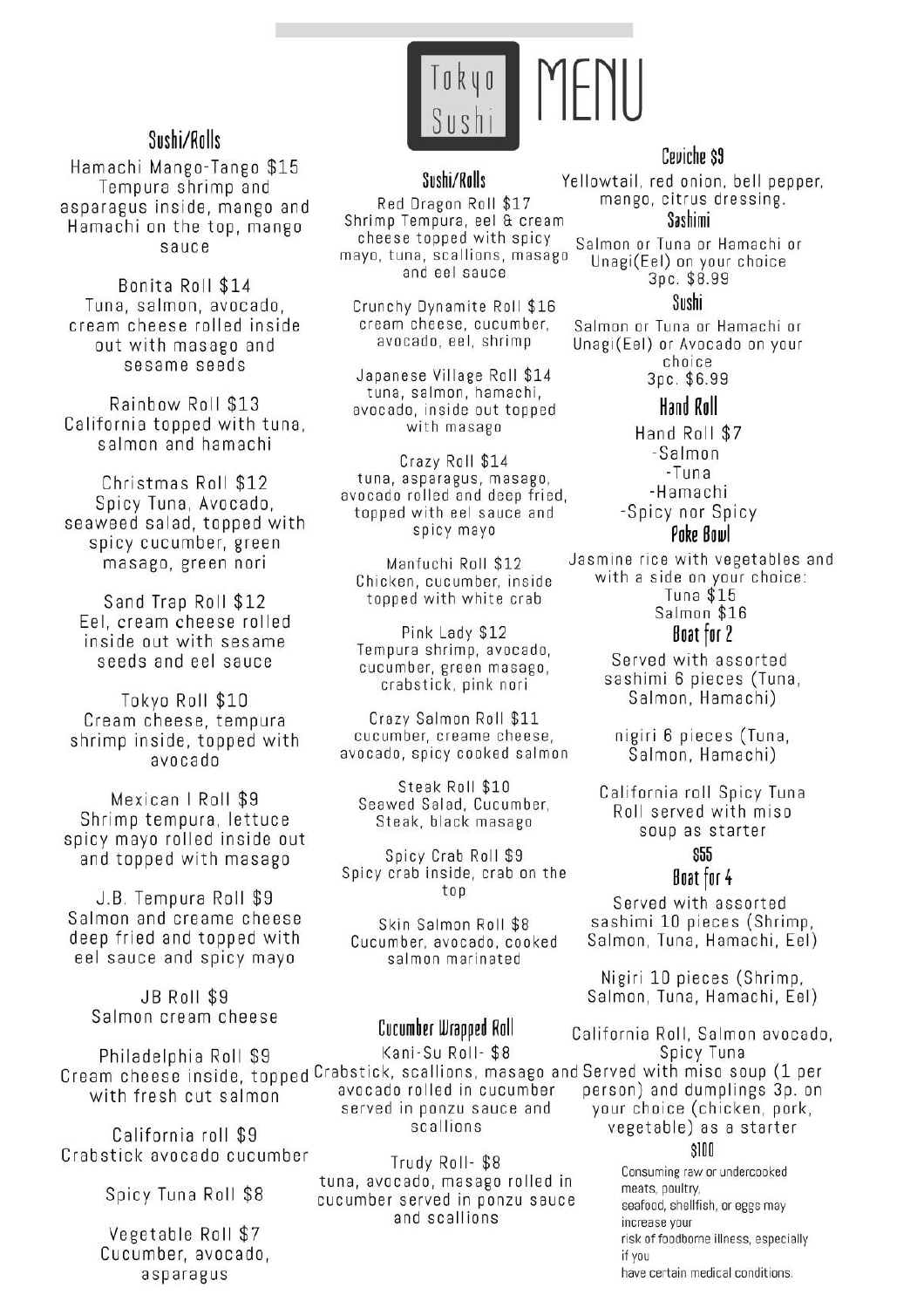## *TOKYO SUSHI* Lunch Menu

Appetizers **Gyoza steamed or fried: pork, chicken, shrimp or veggie** – \$5 (4pc) **Edamame** - \$5 **Veggie spring rolls** - \$6 (4pc) **Shishito** - \$5

#### Salads

**House Salad** - 3\$ (Lettuce, carrot, cabbage, ginger house dressing) **Vegetable Salad** - \$4 (Mix greens, cucumber, tomato, red onion, garlic oil) **Chuka-Ika** - \$8 (marinated calamary, seaweed, sesame seeds) **Wakame Seaweed Salad** - \$7

#### Soups

**Miso soup** - \$3 **Tempura Udon** - \$10 (Tempura shrimps, veggies, udon noodles, fish broth) **Ramen** - \$10 (Grilled pork, chicken, veggies, ramen noodle, chicken broth) **Seafood Ramen** -\$11 (Shrimps, salmon, veggies, ramen noodle, fish broth)

Lunch Boxes (served with soup, salad and rice)

**Sushi Box Chicken** - \$16 (California roll, tuna, salmon, shrimp sushi, chicken teriyaki) **Sushi Box Beef** - \$16.5 (California roll, tuna, salmon, shrimp sushi, beef teriyaki) **Sashimi Box Chicken** - \$16 (California roll, tuna, salmon, white fish sashimi, chicken teriyaki) **Sashimi Box Beef** - \$16.5 (California roll, tuna, salmon, white fish sashimi, beef teriyaki)

#### Main Dishes

**Grilled Salmon** - \$15 **Grilled Tuna** - \$16 **Shrimp Butter Garlic or Teriyaki** - \$16 **Chicken Butter Garlic or Teriyaki** - \$14 **Sweet Beef** - \$14

#### WOK

| <b>Fried Rice Veggie - \$10</b> | Fried Noodle Veggie - \$10      |
|---------------------------------|---------------------------------|
| Fried Rice Chicken - \$12       | Fried Noodle Chicken - \$12     |
| Fried Rice Beef - \$12          | <b>Fried Noodle Beef - \$12</b> |
| Fried Rice Shrimp - \$14        | Fried Noodle Shrimp - \$14      |
| Fried Rice Combo - \$14         | Fried Noodle Combo - \$14       |